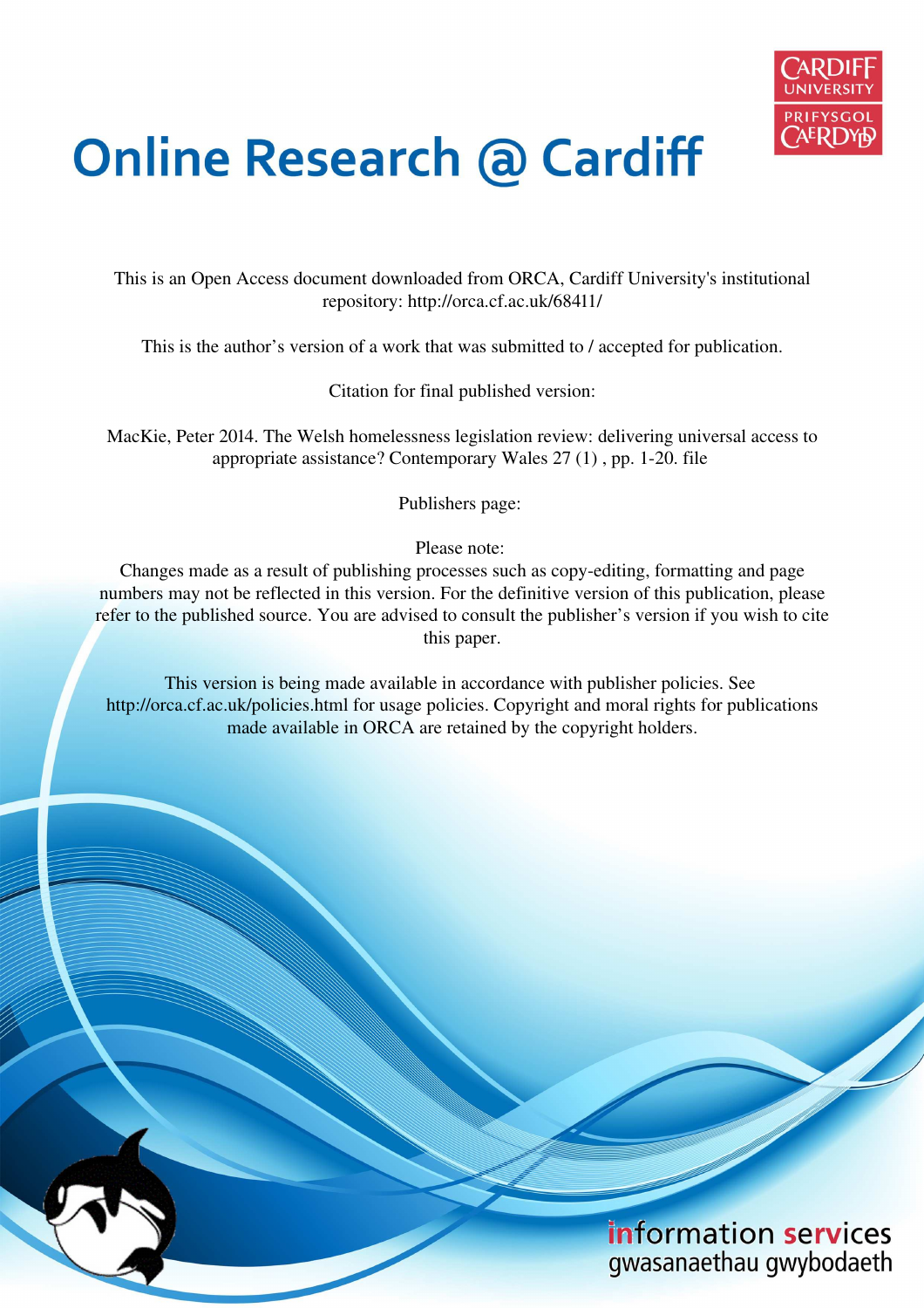## **1. THE WELSH HOMELESSNESS LEGISLATION REVIEW: DELIVERING UNIVERSAL ACCESS TO APPROPRIATE ASSISTANCE?**

## *Peter Mackie*

## **ABSTRACT**

*The United Kingdom homelessness legislation was enacted in 1977 and since its inception it has been highly regarded across the world for the right to settled accommodation which it bestows upon homeless households deemed to be in priority need of assistance. However, many criticisms have been laid upon the legal framework, particularly in relation to its selectivity – households deemed not to be in 'priority need' are owed no meaningful assistance under the legislation. Until the devolution settlements of 1998/9, homelessness legislation remained fairly uniform across the UK nations. However, constitutional reform brought about the opportunity for significant divergence in housing and homelessness policy. In 2009 the Welsh Assembly Government made a bold commitment to review the legal framework in order to achieve universal access to appropriate assistance for households that are homeless or threatened with homelessness in Wales. This paper critically reflects on the findings of the review and considers whether the vision of universal access to appropriate assistance is likely to be achieved.*

## **INTRODUCTION**

Despite considerable research and policy attention, homelessness remains a major social problem across the developed and developing world (Dwyer and Somerville, 2011; FEANTSA, 2010; Fitzpatrick et al., 2000; Speak, 2012; Tipple and Speak, 2009). We know a great deal about the causes of homelessness, which are generally attributed to structural and individual factors (Anderson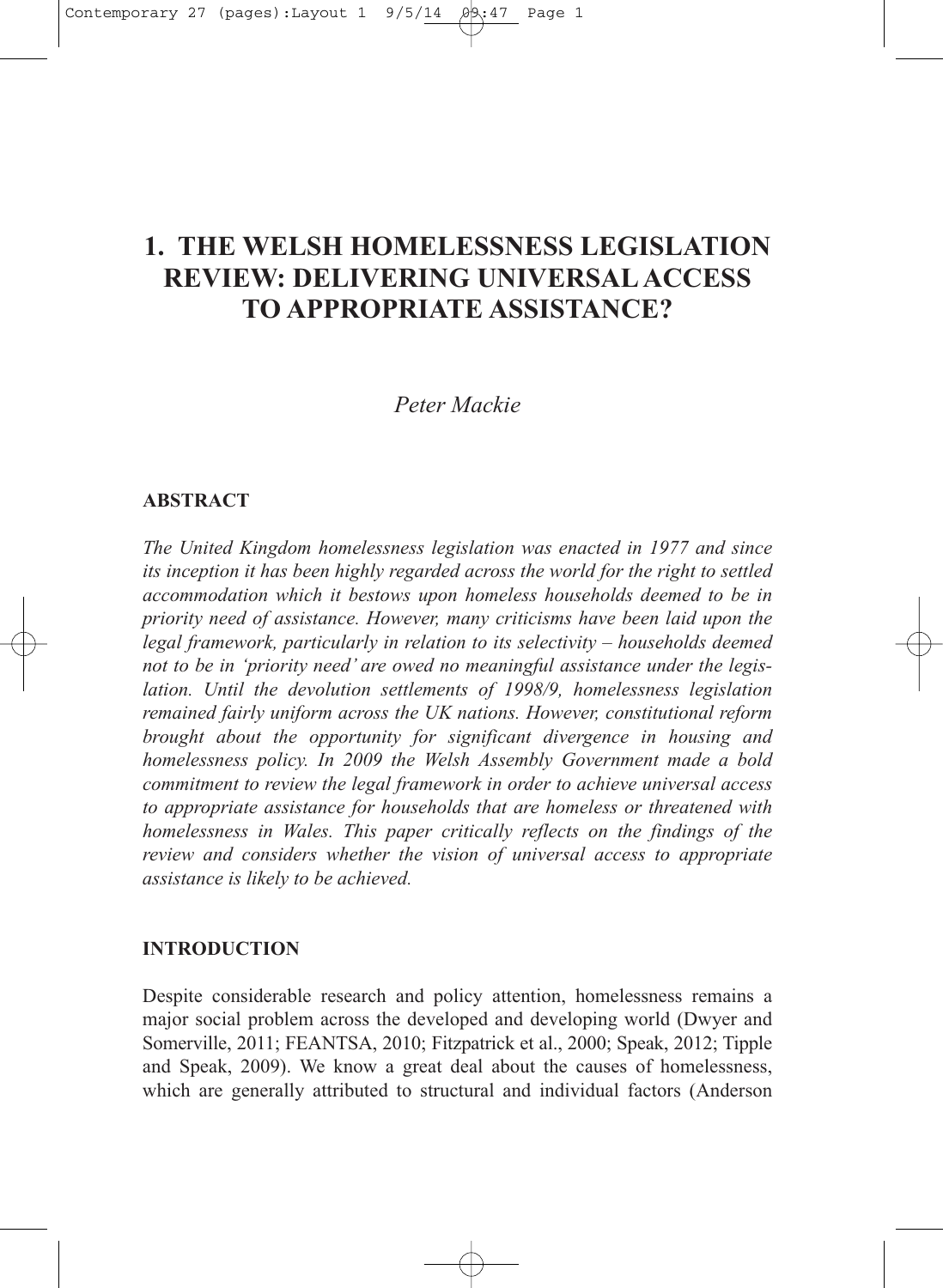and Christian, 2003; Fitzpatrick, 2005; Fitzpatrick et al., 2011; Metraux and Culhane, 1999; Pleace, 2000, Shelton et al*.*, 2012; Speak, 2012), and yet the problem remains. In 2012/13 Welsh local authorities recorded a total of 8,920 homeless households seeking assistance (WG, 2013), albeit this figure significantly underrepresents the actual number of homeless households in Wales as many will fail to seek assistance and local authorities also fail to record all applications for assistance.

Wales and other UK nations address homelessness in a significantly different manner relative to the rest of the world. The array of services available to homeless people, such as emergency accommodation, drug and alcohol support, mediation, and financial advice, are remarkably similar to those services available in parts of Europe, the USA, Canada and Australia, however the fundamental difference is the legal duty placed upon local authorities in the UK to provide settled accommodation to homeless households. This justiciable right to settled accommodation does not exist anywhere else in the world, and it is heralded as extremely progressive by other nations (Fitzpatrick and Pleace, 2012). Despite the apparent progressive nature of the system, there are considerable deficiencies, for example not every homeless household is entitled to this legally enforceable right; only those deemed to be in priority need for assistance such as households with children or a vulnerable adult. Those excluded tend to receive very limited assistance.

Weaknesses in the homelessness legislation in Wales have been documented in countless studies since the legislation was first conceived in 1977 and yet only minor revisions have been made to the legal framework. Significantly, the selective nature of the homelessness legislation sits uncomfortably alongside the 'Welsh social policy preference for universal, rights-based services' (Drakeford, 2012: 461). Hence, in its ten-year homelessness plan, the Welsh Assembly Government (2009) made a bold commitment to a comprehensive review of the homelessness legislation, stating:

We want to see a statutory framework that supports the vision of all-encompassing service provision. It needs to be shaped in such a way that it ensures that everyone can have access to the help that they need, to secure a home that meets their needs and provides a platform from which to address their aspirations. (WAG, 2009, p. 26)

Since making this commitment, the Welsh Government has gained primary law-making powers in the area of housing, enabling it to more easily implement any recommendations that emerge from the review. Completed by 2012, the Welsh Government review produced five separate reports (Fitzpatrick et al.,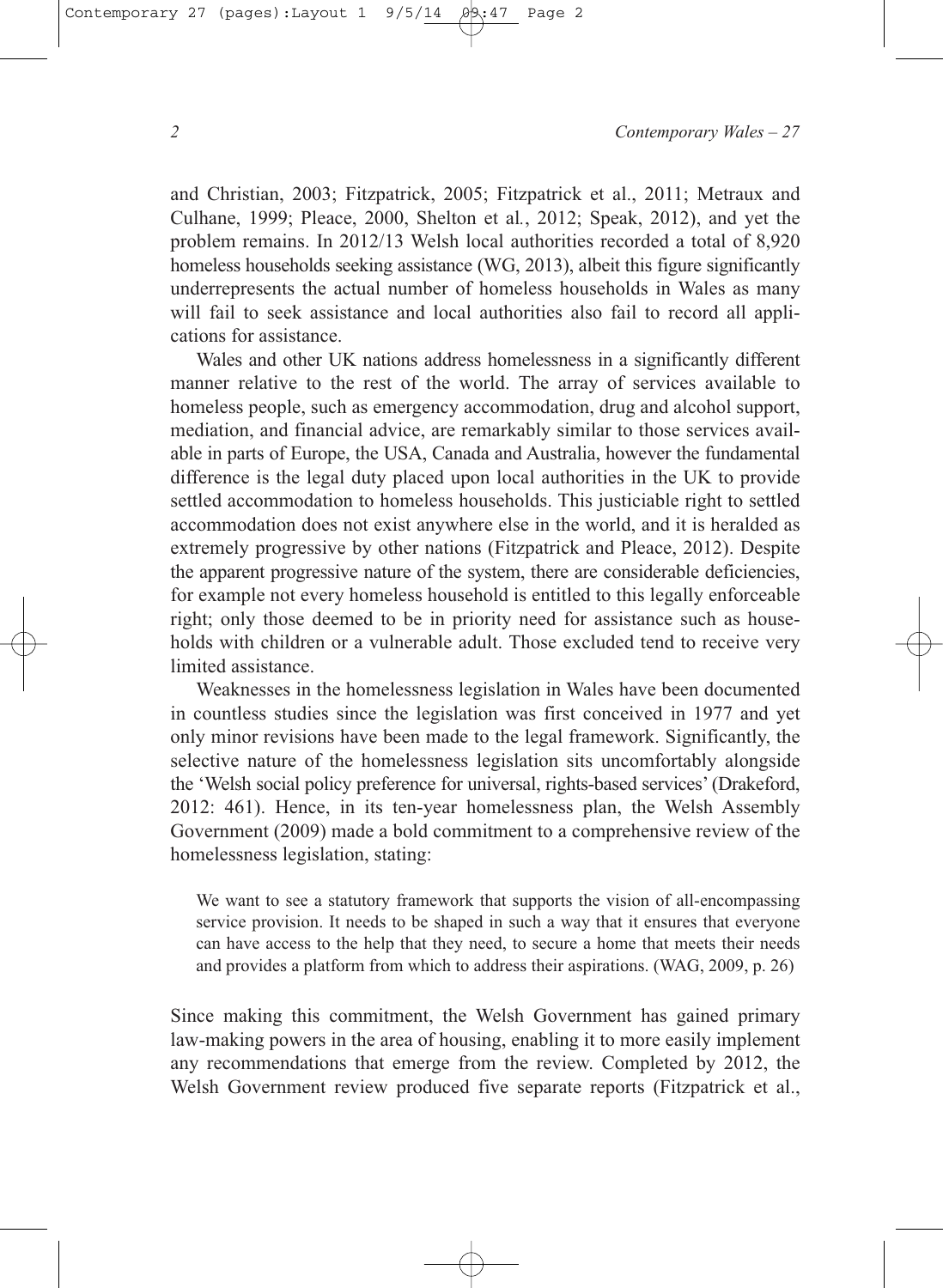2012; Mackie and Hoffman, 2011; Mackie et al., 2012a; 2012b; 2012c). This paper critically reflects on the key findings of these reports and considers whether the vision of universal access to appropriate assistance is likely to be achieved. After a brief discussion of the underpinning research, the paper critiques the existing legislation, it then sets out and examines proposals for an improved legislative framework, and finally the paper reflects on emerging compromises being made by Welsh Government as it progresses with the legislative programme.

## **THE UNDERPINNING RESEARCH**

The development of Welsh homelessness legislation has conformed to the emerging norm for Welsh housing policy development, which combines elements of evidence-based policy making, co-production, and there is a strong element of constraint resulting from the lack of priority afforded to housing in Wales (Fitzpatrick et al., 2013) and more recently resulting from austerity. Indeed, it was stipulated that any recommendations emerging from the review were to be deliverable at no extra cost. The legislative development process began when the Welsh Government made a commitment to examine homelessness legislation, largely as a result of discussions with voluntary and statutory sector partners; a piece of independent research was then commissioned; the Government then formulated proposals for change, upon which it consulted through various channels, before convening a group of experts from across this policy area, including the voluntary sector, local authorities, umbrella bodies and academia. From this process, the Welsh Government introduced new homelessness legislation for scrutiny and further consultation.

This paper is underpinned by four of the five studies that constituted the review of homelessness legislation in Wales: this is the first paper to draw the review findings together as no final report was produced as part of the legislative review. The four studies are: a review of selected international homelessness policy, two studies (one qualitative and one largely quantitative) assessing the impacts of existing legislation, and a study exploring options for an improved legislative framework in Wales. In this brief section the methods adopted in each study are summarized.

First, the international homelessness policy review (Fitzpatrick et al., 2012) examined policies of seven countries with promising approaches that could have provided useful lessons for Wales (England, Finland, France, Germany, Ireland, Scotland and the US). For each country, core literature was reviewed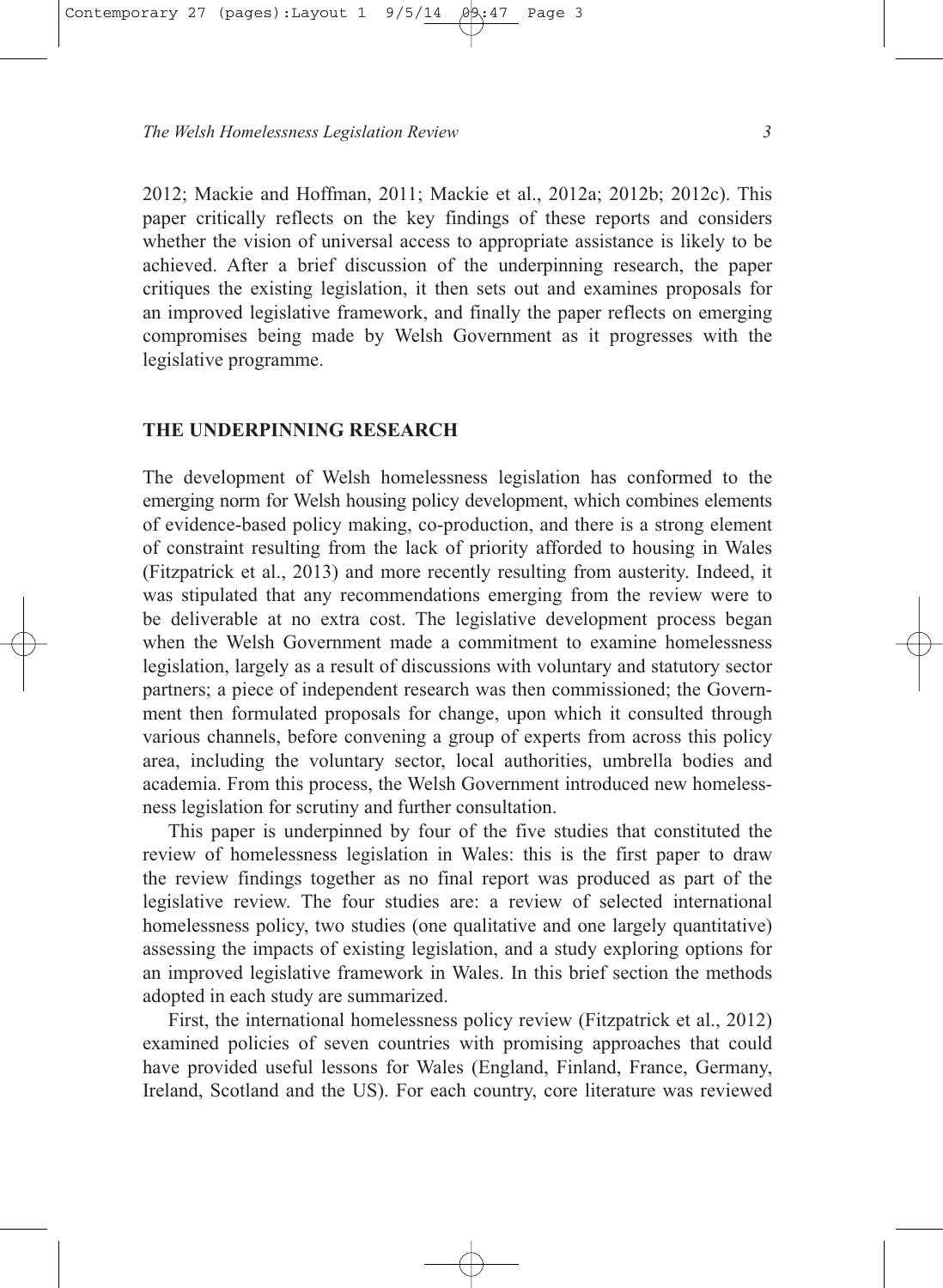and a key informant was interviewed. Both the interviews and literature review focussed on the following principal themes: housing and welfare systems, homelessness (scale, profile of homeless people, rights to housing, other assistance, policy trends), and outcomes of homelessness policies (on scale/nature of homelessness, overall strengths/weaknesses).

Two separate studies provide evidence of the impacts of existing legislation. First, Mackie and Hoffman (2011) undertook in-depth interviews with thirty key informants from local authorities, the voluntary sector, and national umbrella organizations, examining perspectives on the key strengths and weaknesses of the existing system. This is supplemented by a second, larger-scale study (Mackie et al., 2012a). The study included a review of the considerable volume of largely qualitative research, which, although not primarily focussed on the legislation, offers a rich insight into already documented strengths and weaknesses. It also incorporated a review of local authority administrative data. This administrative data were drawn from two sources; WHO12 data returned by local authorities to the Welsh Government and readily available through StatsWales, and data sourced directly from a sample of six Welsh local authorities, including homelessness prevention data that are not published elsewhere. The six authorities represented a mix of rural, urban and valley authorities and the sample was restricted to just six authorities due to the lack of complete and comparable data gathered by the other sixteen local authorities.

The final piece of research underpinning this paper aimed to identify options for an improved legislative framework (Mackie et al., 2012b). To achieve this aim, key stakeholders were asked for their views on the future direction of policy. In order to ensure that these were informed perspectives, the international policy review and the impact assessment of existing legislation were published and presented to key stakeholders either at an event or via the web. Stakeholder views were then elicited through three methods: three regional engagement events open to all interested stakeholders (120 attendees); an online survey open to all interested stakeholders (eleven respondents); and indepth interviews and focus groups with a sample of key stakeholders (fifty respondents).

## **A CRITIQUE OF EXISTING HOMELESSNESS LEGISLATION IN WALES**

The homelessness legislation in Wales has evolved over time through primary legislative amendments made in Westminster, secondary legislative enactments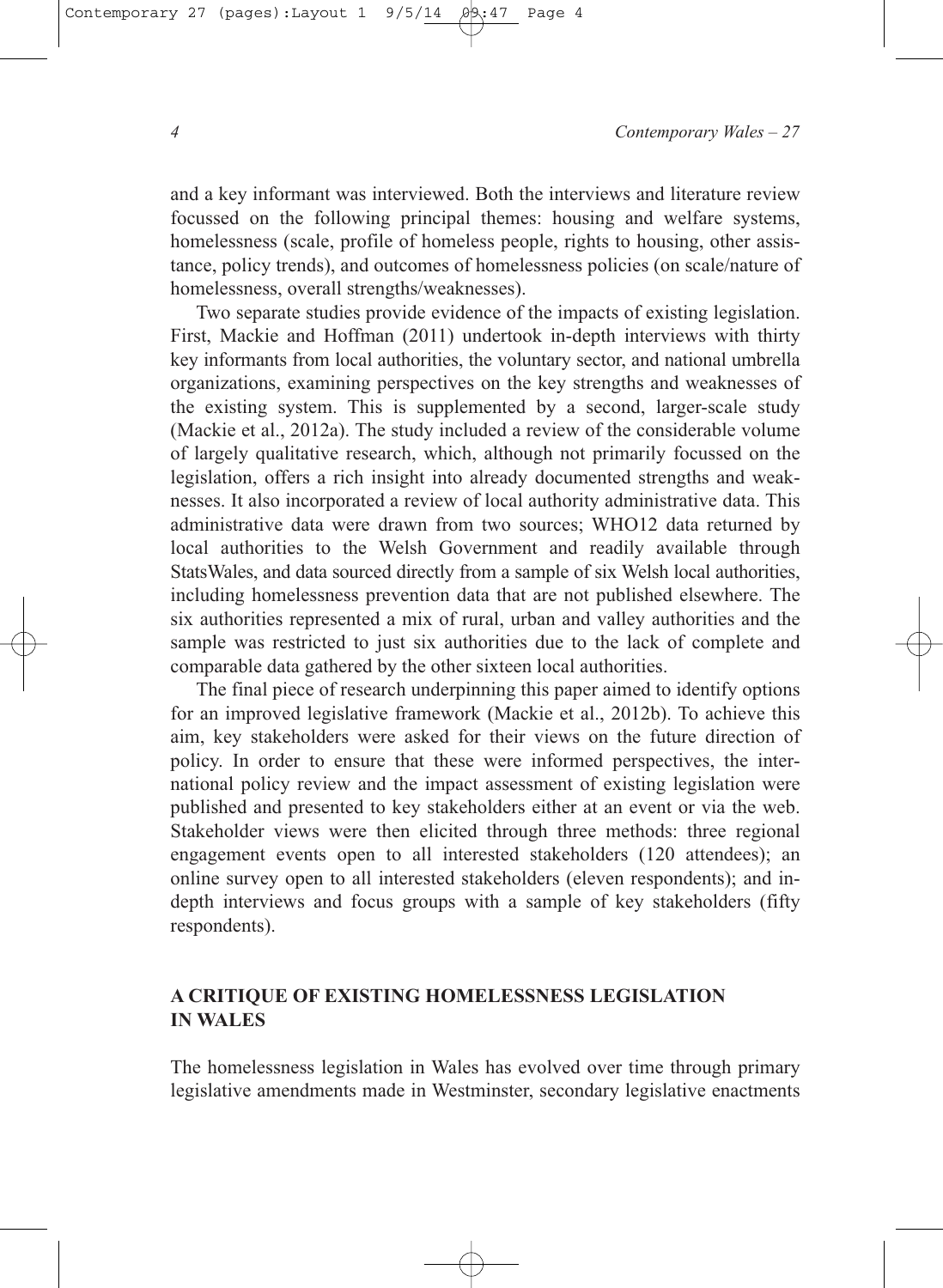of the Welsh Government, and also through case law. The result is a complex and continuously evolving legal framework. Consequently, this section begins by outlining the main elements of the legislative framework in Wales; a detailed critique then follows. It must be noted that the overview of the current legal framework is selective and broad – entire texts are devoted to explaining its detail (Arden et al., 2012; Luba and Davies, 2012).

## **The current legal framework**

The homelessness legislative framework in Wales originated in the Housing (Homeless Persons) Act 1977, which was then amended by the Housing Act 1996, and later by the Homeless Persons (Priority Need) (Wales) Order 2001. The main focus of the 2001 Order was to extend the groups of people considered to be in 'priority need' and therefore owed settled accommodation. Figure 1 illustrates the process local authorities must follow and the 'tests' they must apply when a household seeks assistance due to homelessness or the threat of homelessness. In addition to the tests set out in Figure 1, local authorities would also need to determine whether the household is eligible for publicly funded assistance. For example, some migrants would be excluded from assistance.





Of course, Figure 1 is a simplification of the very complex legal system, but it does effectively illustrate the main points of the system. First, a local authority must determine whether the household is *homeless or threatened with homelessness*. In Wales, as in the rest of the UK, a very broad definition of homelessness is adopted, whereby a person is homeless if they have no accommodation available or where they do have accommodation it is not reasonable for them to occupy it, for example due to poor conditions. In Wales a person is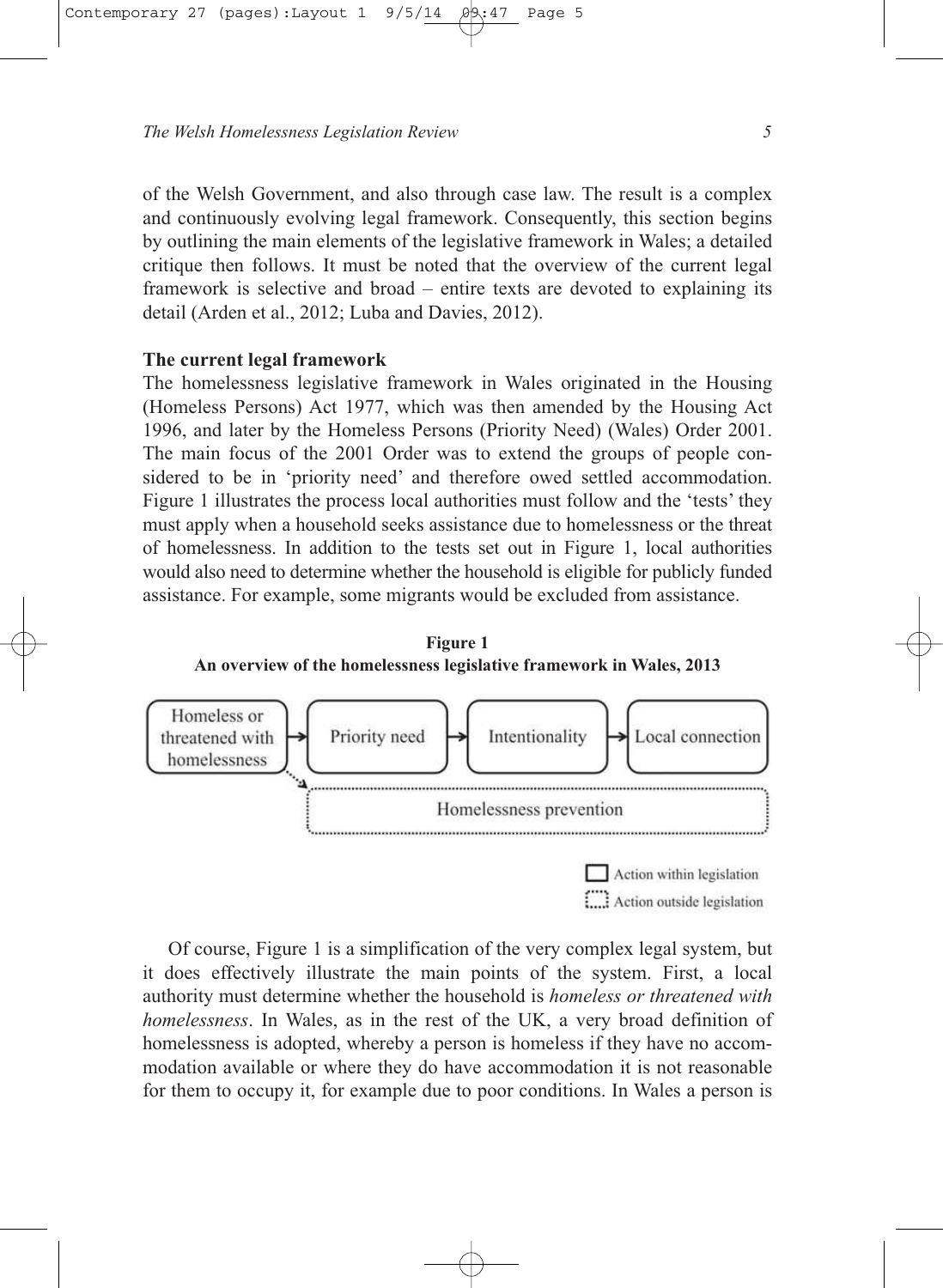threatened with homelessness if they are likely to become homeless within twenty-eight days. Having determined that a person is homeless or threatened with homelessness the second test a local authority must apply is the *priority need* test. The following households would be considered to be in priority need for assistance:

- a household with a pregnant woman
- a household with dependent children
- a household with a person aged 16–17 years old
- a household with a person aged 18–21 years old leaving care or at risk of financial or sexual exploitation
- a household with a person who became homeless after leaving the armed forces
- a household with a former prisoners who became homeless after being released from custody
- a household with a person fleeing domestic violence or the threat of domestic violence
- a household with someone vulnerable as a result of old age, mental illness or handicap or physical disability or other special reason
- a household with someone homeless or threatened with homelessness as a result of an emergency such as flood, fire or other disaster

Where a household is not determined to be in priority need, the local authority has only a duty to provide advice and assistance, which is usually very limited and in some cases might simply be the provision of contact numbers for private rented landlords (Mackie, 2012). Local authorities have a duty to provide temporary accommodation to those households that are in priority need; these households then face the third test: *intentionality*. This test requires local authorities to investigate whether the household acted (e.g. committed antisocial behaviour and lost their tenancy) or failed to act (e.g. failed to pay rent that resulted in eviction) in a way that resulted in their homelessness. If the household did become homeless 'intentionally' then the local authority is only required to provide temporary accommodation for twenty-eight days; there is no duty to provide settled accommodation. Finally, local authorities can consider whether those households that are homeless and in priority need unintentionally have a local connection to the area. If those in the household do not normally live in the area (at least six of the last twelve months), are not employed in the area, or they do not have immediate relatives in the area, the household can be referred to a different local authority where they do have such connections. For all households that reach this final test, local authorities are required to provide settled accommodation. A less secure private rented sector tenancy can be provided but only with the agreement of the household.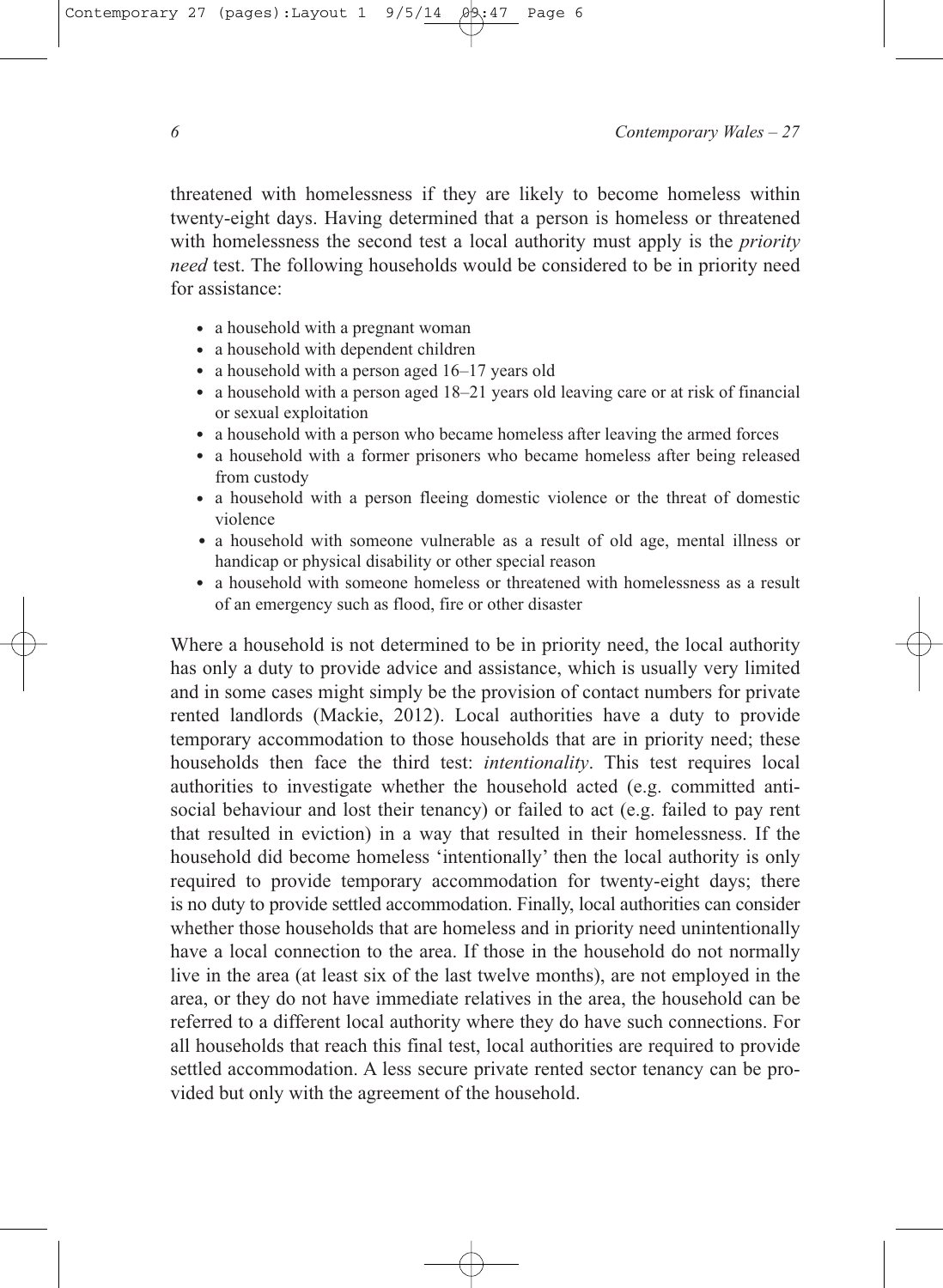Figure 1 shows that homelessness prevention sits alongside this statutory framework and while there is a duty for all local authorities to plan for homelessness prevention activities, prevention is not an integrated part of the framework, largely because the prevention agenda emerged decades after the legal framework had been developed. In Wales, as in the rest of the UK, homelessness prevention activities seek to either stop a household from becoming homeless or they find alternative solutions for households that are already homeless, for example in the private rented sector. In this instance homelessness prevention is targeted at preventing households from accessing the statutory entitlement to settled housing. While homelessness prevention does not form part of the legislative framework in Wales, it is included in this brief overview because prevention has become such an important part of homelessness service provision that the legislative framework is being undermined. Any review of the legal framework must consider the role of prevention.

## **A critique**

The starting point for many key stakeholders in the Welsh homelessness legislation review was to state that retaining a statutory safety net is of vital importance. Stakeholders talked of the importance of an enforceable right to accommodation in ensuring that the most vulnerable are housed. The international review of homelessness policy reinforced this point:

This very absence of legally enforceable rights linked to settled housing in the countries studied throws into sharp relief the value of retaining such rights, and the risks apparent when they do not exist or are not enforced. In some continental European countries – including Finland, Germany and France – social landlords routinely exclude low income and vulnerable households on grounds of 'social mix'. (Fitzpatrick et al., 2012: 3)

Beyond this major strength, several key criticisms were laid upon the legislation: its selectivity, its inflexibility, a focus restricted to housing issues, the ambiguity of homelessness prevention, and its inconsistent application. Each of these will be discussed in turn. Stakeholders showed significant concern that the existing legislation is highly selective, excluding many households from any meaningful assistance. One stakeholder explained this as a result of the priority need test: 'if they [households] are not in priority need there's a sense that the obligation is finished and so they're sent off'. Figure 2 shows the household types of those not in priority need in 2010/11 and therefore excluded from receiving settled accommodation through the homelessness legislation. The data clearly illustrate that single-person households, particularly single men, face the greatest exclusion.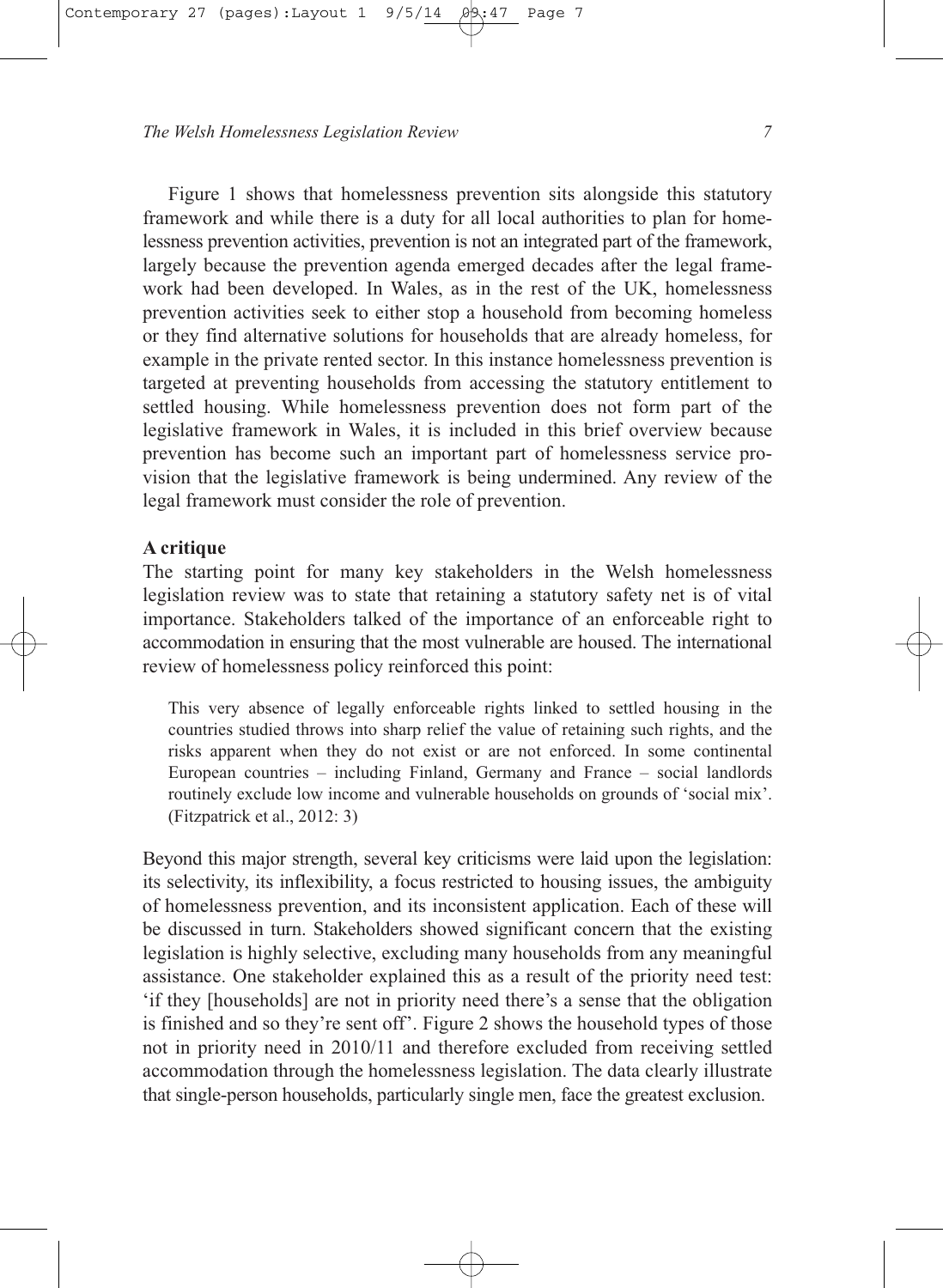

Source: Author analysis of a sample of unpublished local authority homelessness data.

The second key critique of the legislation is its rigidity and inflexibility. Households that are in priority need and unintentionally homeless will typically spend time in temporary accommodation before finally receiving settled social rented housing. There is very limited scope for solutions to be tailored to the needs and abilities of the individual household. Indeed one stakeholder explained as follows:

There are people who have met their own needs for the bulk of their lives and end in crisis e.g. loss of a job. They may only need short term interventions and then those who are much more damaged, people for whom the triggers are much more complex, might access longer term support. There's just not enough heterogeneity in the entitlements. The route through the legislation is a bit mechanical.<sup>1</sup>

The rigid, inflexible system results in a relatively lengthy duration before homelessness is resolved. The analysis of a sample of local authority administrative data revealed that the average duration from making an application to the discharge of the homelessness duty, for households in priority need and unintentionally homeless, was three months, twice the duration of cases dealt with through prevention interventions. Delays in addressing homelessness can be detrimental to the household, as Crane et al. (2006, p. 156) observed: 'homelessness is an intolerable social malaise that, if protracted, is highly damaging to an individual's self-worth, morale and health.' The inflexibility of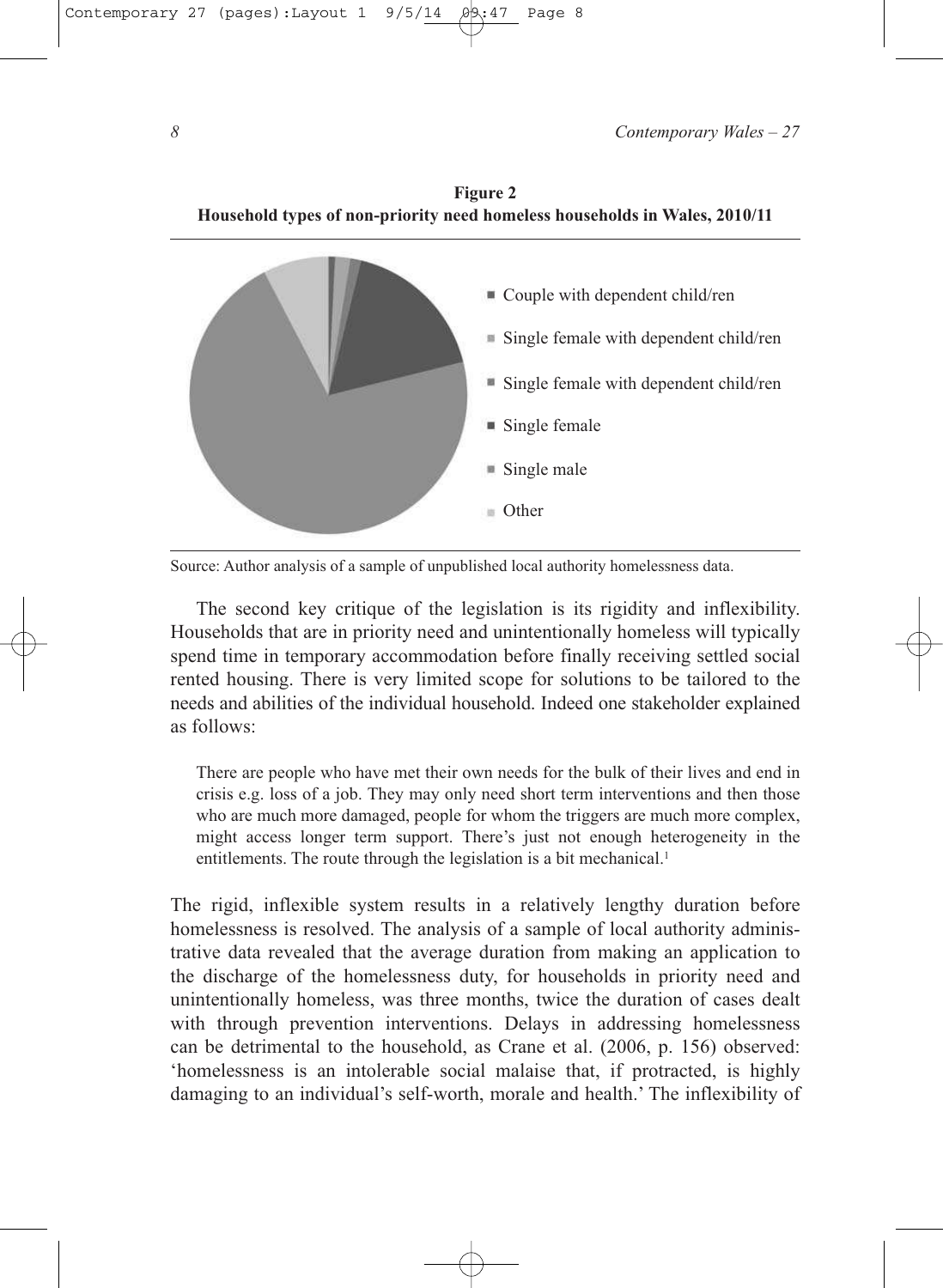the current legislation not only affects households that seek assistance, but also results in significant pressures on the limited social rented housing supply in Wales. Figure 3 shows that approximately one quarter of all new lettings made in the social rented sector in Wales are made to people who have sought assistance under the homelessness legislation.

**Figure 3 New social lettings made to households on a priority basis due to homelessness relative to all new social lettings in Wales (2002/03–2010/11)**



Source: Welsh Givenment (2013, table HOUS1501).

The third critique of the existing system relates to its housing focus. Studies have proven that homelessness can result from both structural and individual causes (Anderson and Christian, 2003; Pleace, 2000; Speak, 2012) and yet the legislation focuses on addressing housing need, without effectively considering the wider issues facing households that might have caused the loss of accommodation. For example, individuals might have budgeting issues, behavioural problems, substance misuse or mental health issues, among others. Stakeholders were highly critical of the way homelessness is perceived to be solely a housing issue under the existing legislation. Moreover, failing to address wider support needs heightens the likelihood that people assisted under the legislation will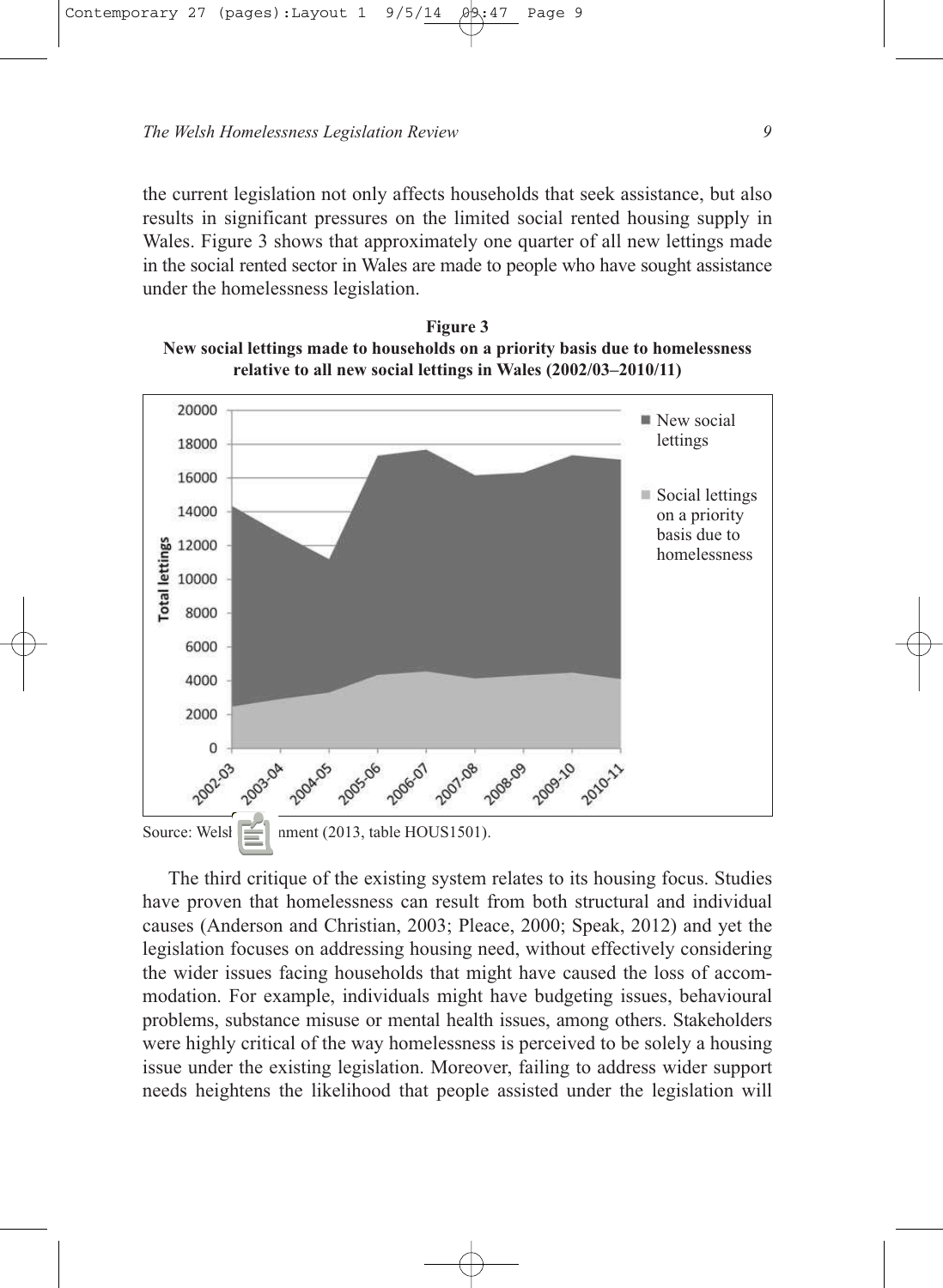face homelessness again in the future. One stakeholder stated: 'if we recognised it's not just a lack of a roof that causes homelessness and we respond to this . . . Better legislation must address that and it would reap rewards.'<sup>2</sup>

The fourth critique of the existing legislation relates to the ambiguous role of homelessness prevention, an agenda that developed decades after the legislative framework was introduced. The review of a sample of local authority administrative data showed homelessness prevention cases took just six weeks from the opening of a case to its closure, therefore reducing the trauma of homelessness. Furthermore, homelessness prevention interventions are far more varied than the rigid statutory system, enabling local authorities to tailor the intervention to suit the individual. In the light of such positive impacts, the legislative review found very strong support for further pursuit of the prevention agenda, and while the Welsh Government has provided guidance to local authorities on pursuing prevention activities alongside their legal duties (WG, 2012a), stakeholders in the legislative review were generally concerned that prevention sits uncomfortably alongside the legislation, deterring a more committed pursuit of prevention interventions. One stakeholder explained as follows: 'Prevention is the most efficient way to avoid homelessness. The local authority should be under a duty to prevent homelessness. As soon as prevention fails everything gets more expensive and so there is no argument against prevention.'<sup>3</sup>

The final critique to be laid upon the existing legislative framework focuses on its inconsistent application across Wales. Stakeholders identified inconsistencies in interpretation of the legislation at all stages but particularly in relation to the test of intentionality. However, the most dramatic inconsistency in homelessness services is in the prevention of homelessness. Figure 4 shows the substantial variation that exists between local authorities; stakeholders generally felt this variation exists because there is no legal requirement to seek to prevent and activities are poorly monitored.

The review concluded that 'there is currently unacceptable variation in the implementation of homelessness legislation across Wales' (Mackie et al., 2012b: 23). Discussions highlighted how complex the legislation is and the difficulties smaller local authorities face in keeping abreast of legislative changes. However, the apparent absence of a regulator of homelessness services was also highlighted as key to the inconsistent implementation of the law. Notably, the international review of homelessness policies revealed the importance of monitoring and regulation in ensuring effective and consistent delivery of homelessness services (Fitzpatrick et al., 2012).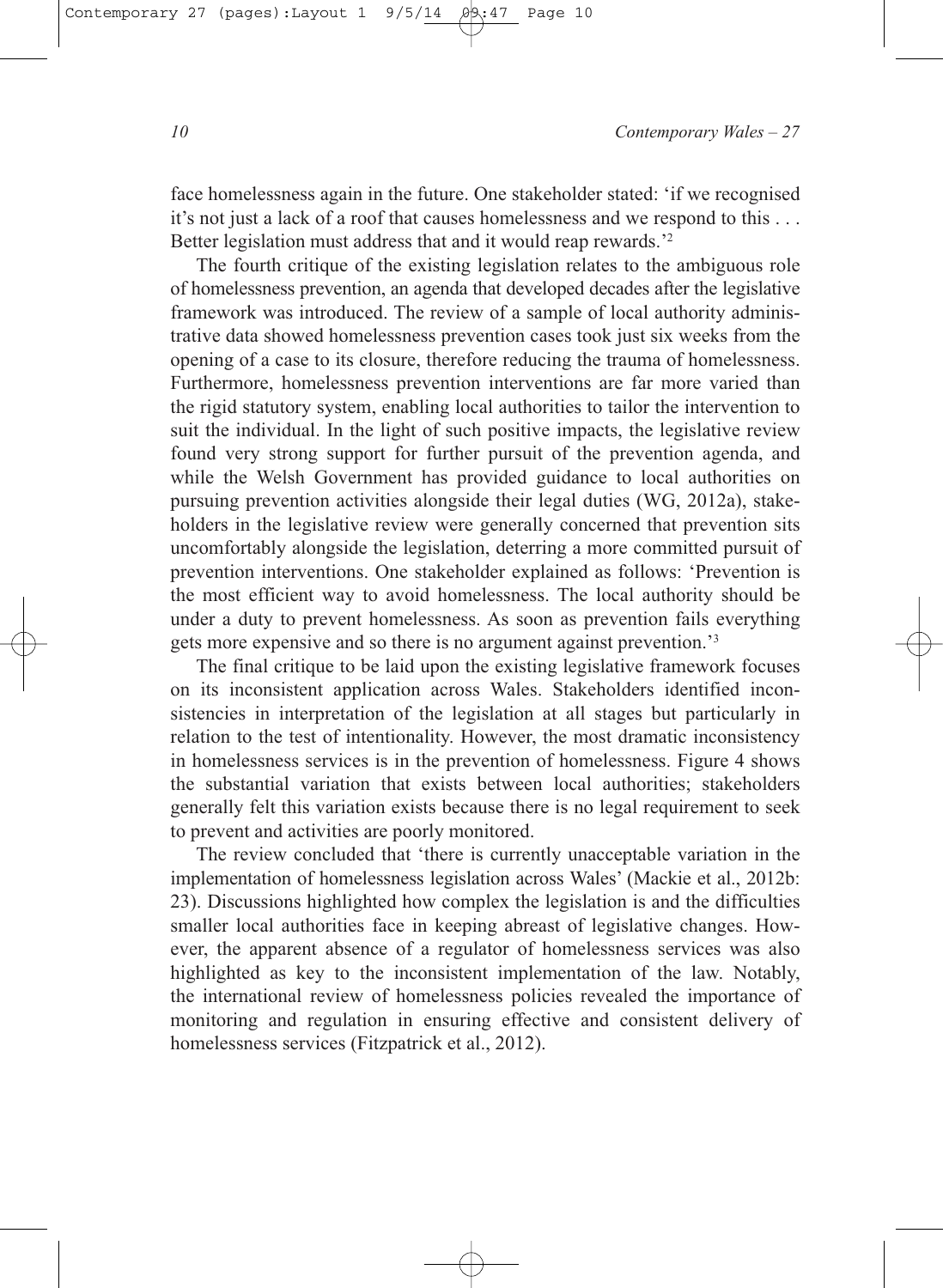

**Figure 4 The percentage of all potentially homeless households for which homelessness was prevented for at least six months by local authority in Wales, 2011/12**

Source: Welsh Government, 2013, table HHA/013.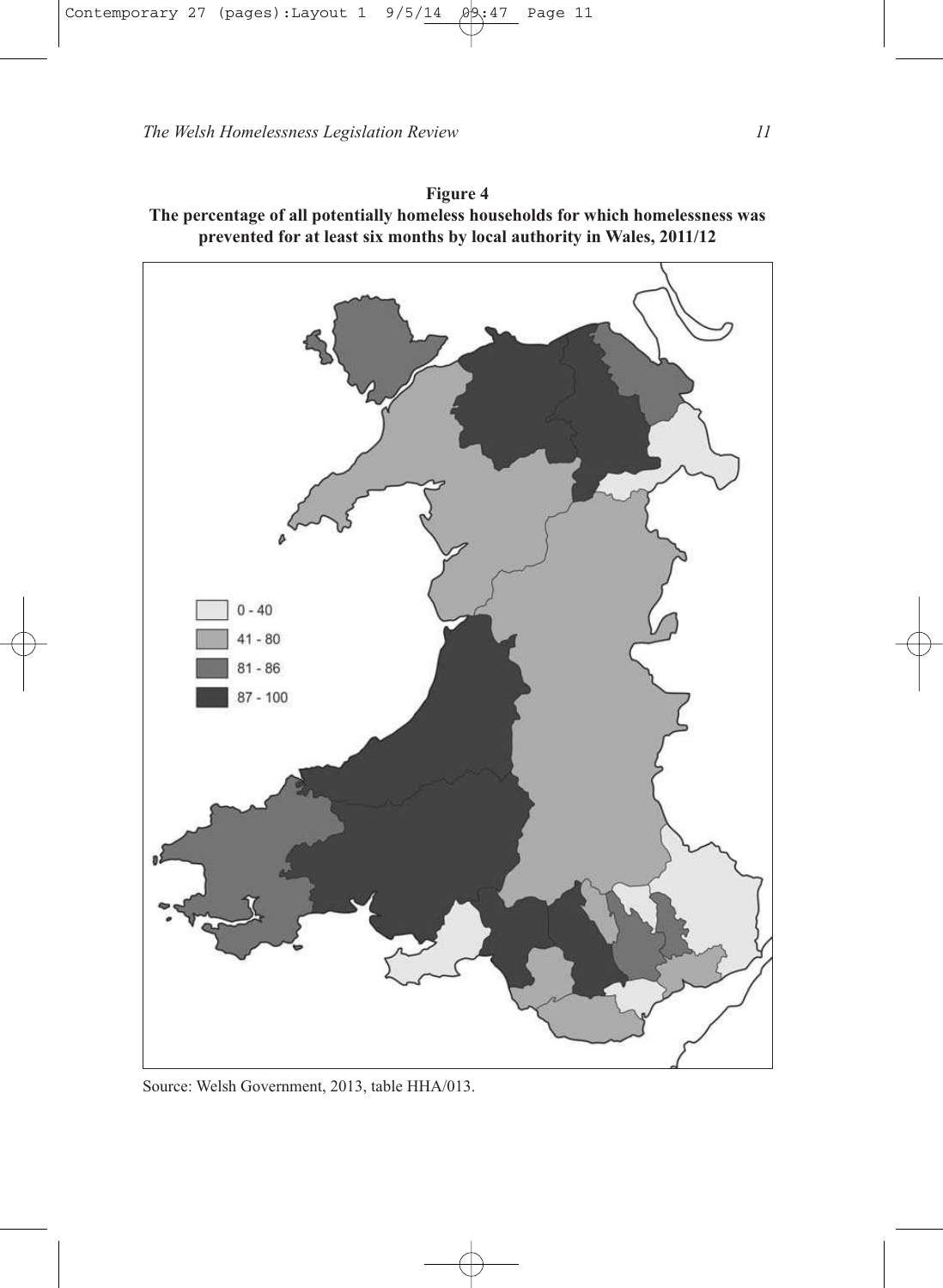## **AN OVERVIEW OF PROPOSED NEW HOMELESSNESS LEGISLATION FOR WALES**

Reflecting on the limits of the existing legislation and the findings of the international homelessness policy review, key stakeholders in Wales were engaged through interviews, focus groups and workshops to set out their ideas for an improved legislative framework. Many stakeholders understandably pursued very narrow interests, which often reflected the needs of the particular client group they worked with. By contrast, other stakeholders came prepared with ideas for an entirely new legislative framework. Drawing upon the complex range of stakeholder perspectives, the review team identified three models for legislative change. In the first, the right to settled accommodation would be removed, restricting people to temporary accommodation only. This 'breaking the link' option was preferred by a minority largely because it would reduce the use of social housing to accommodate homeless people. However, it was rejected by the review team primarily because international experience shows that this would simply lead to mass use of temporary accommodation with no clear route out (Fitzpatrick et al., 2012). The second, 'minor amendments', model was conservative in its aims. The review team identified areas of legislative change that gleaned almost unanimous support. Changes included: extending the definition of threatened with homelessness to fifty-six days, amending the duty to investigate intentionality to a power, allowing local authorities to discharge their duty to provide settled accommodation into the private rented sector without the consent of the household, and adding rough sleepers to the list of households considered to be in priority need. The review team recommended these changes, however they were to be delivered in addition to the more ambitious third model of legislative change. The third model, originally coined the 'housing solutions' model, was developed primarily in response to the overwhelming support for homelessness prevention activities to be prioritized and included within the legislative framework. The model would see homelessness legislation in Wales divided into two stages, with the first stage delivered to all and focussing on efforts to prevent homelessness or find alternative accommodation promptly. The second stage would only commence if no solution could be found at the first. This second stage would essentially replicate the existing model, whereby local authorities would have a duty to accommodate all households deemed to be in priority need. This model was recommended to the Welsh Government alongside the minor changes of model two. The new legislation is due to be enacted in spring 2015, hence the details were far from confirmed at the time of writing. However, the key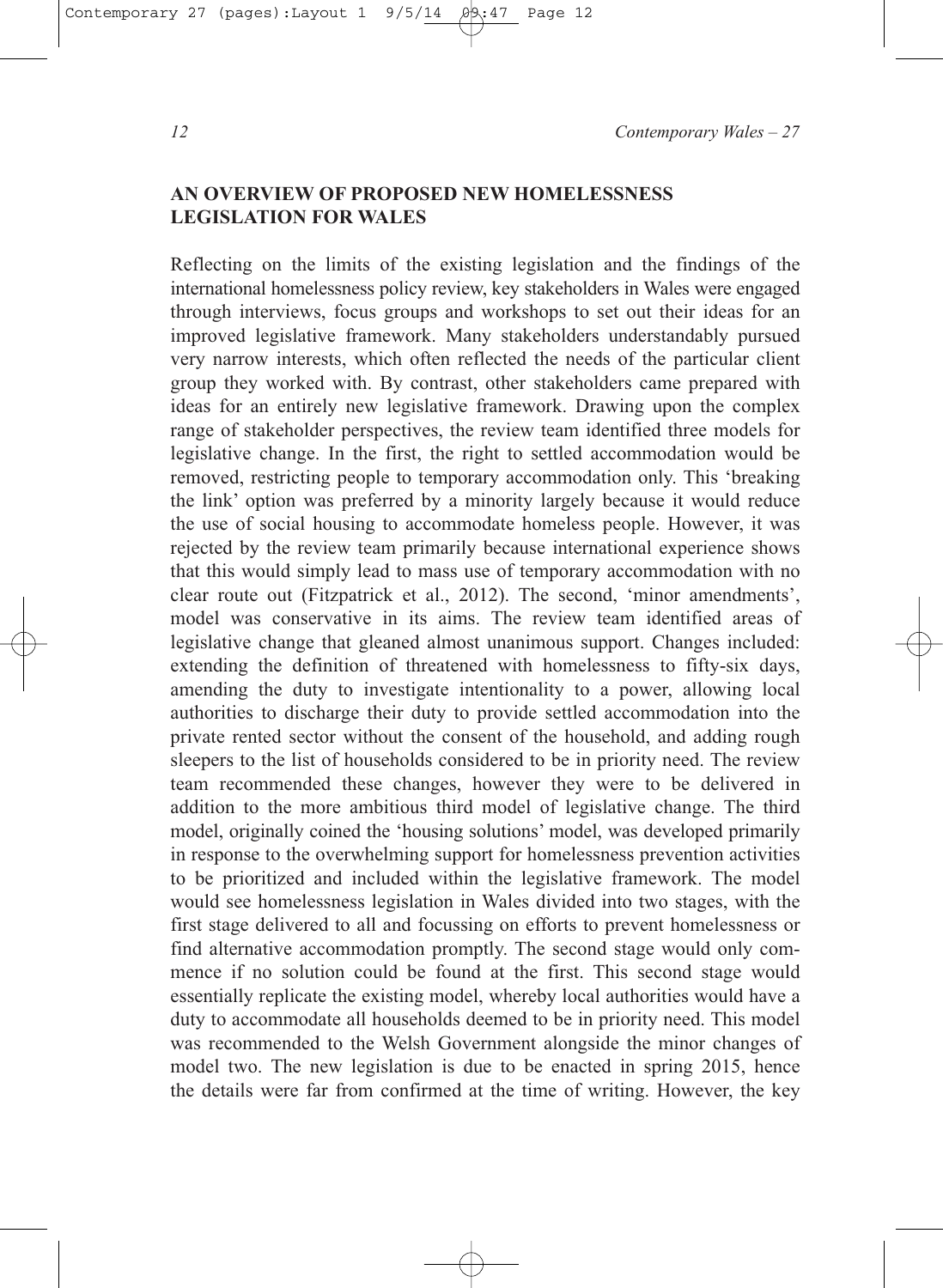elements of the plans for legislative change, as set out in the proposals of the review team, are outlined in the remainder of this section.

## **The 'somewhere safe to stay' duty**

Under the existing legislation local authorities need to provide only temporary accommodation to homeless households perceived to be in priority need, whereas the new proposals would see this selectivity removed; all households would be offered temporary accommodation where they have nowhere safe to stay. Such rights exist in other countries such as Germany and even in cities such as New York (Fitzpatrick et al., 2012), and while there would be significant resource implications it was seen as necessary to ensure the initial housing crisis can be ended for all households while a solution is sought. However, unlike Germany and New York, whereby temporary accommodation becomes blocked, the duty to provide safe accommodation would end as soon as the local authority has taken steps to find alternative accommodation; in essence the right to temporary accommodation is time limited and would not become blocked.

## **A new first stage legal duty: taking reasonable steps to prevent or alleviate homelessness**

The most significant change proposed by the review team was a new first stage duty that would bring homelessness prevention activities into the legislative framework. Local authorities would be required to take reasonable steps to prevent or alleviate homelessness for all households that are homeless or threatened with homelessness. In essence this would mean households received help to either stay in their current accommodation, perhaps through landlord negotiation or mediation between a young person and their parents, or they would be assisted to find alternative accommodation, normally in the private rented sector. Significantly, local authorities would also be required to assess the support needs of households and make an appropriate referral to a support agency. At this new first stage local authorities would not be required to investigate priority need, intentionality or local connection. All households would receive assistance, albeit there would be no guarantee of a solution. Local authorities would have to ensure that they have a minimum set of interventions available in order to assist homeless households; this would ensure a minimum level of prevention activity is achieved in all local authorities in Wales. Where a household is enabled to stay in its current accommodation, or a suitable alternative is found, the local authority can discharge its duty. Where no solution is found, the local authority must then move to the second stage of the proposed legislative framework.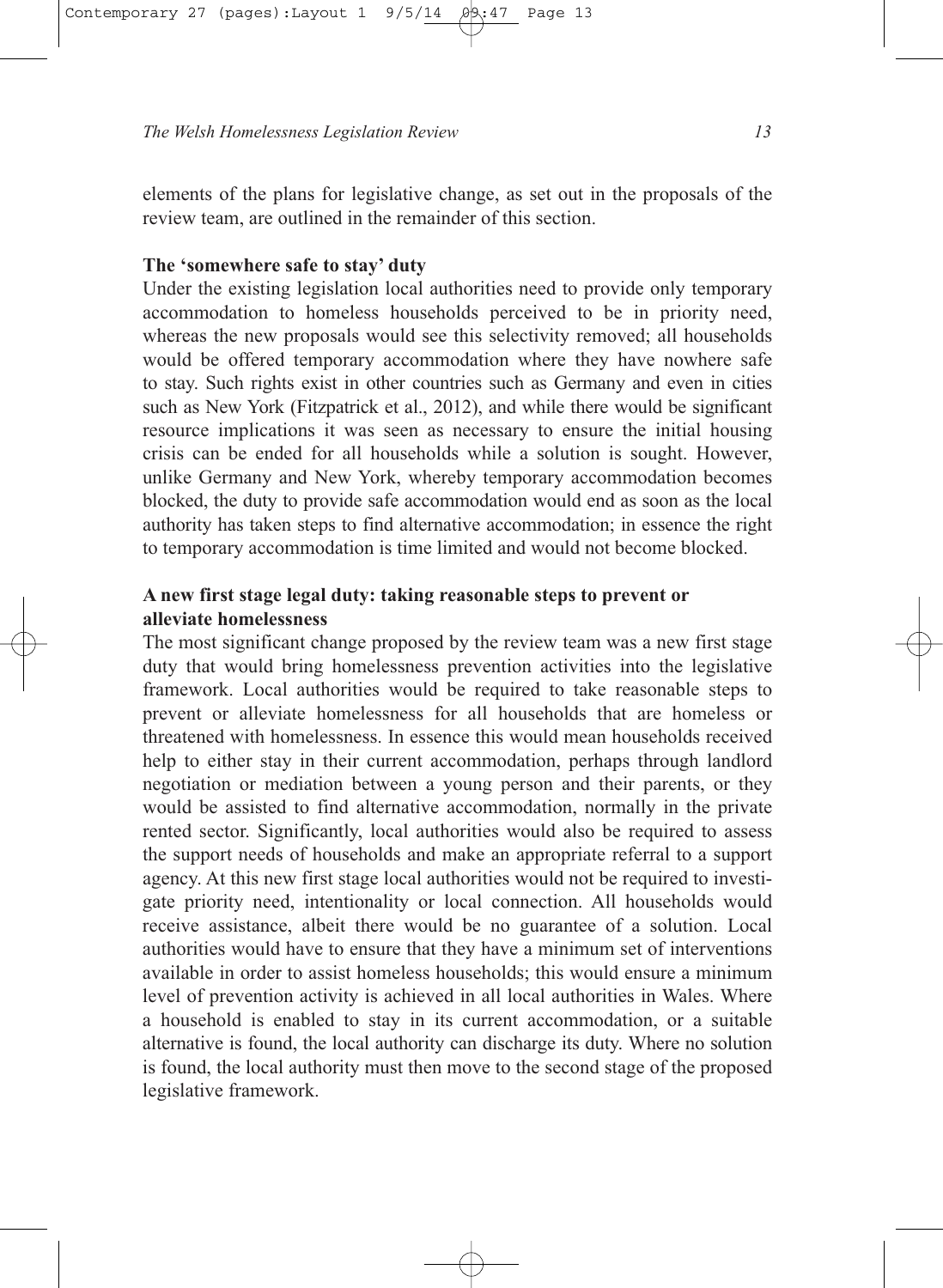## **An amended second stage legal duty**

The second stage of the proposed legislative framework is essentially the existing framework set out earlier in this paper. The review showed that there is strong support for retaining a safety net for the most vulnerable, hence priority need, intentionality and local connection investigations will be undertaken for those households that cannot be found a solution at stage one and those determined to be in priority need and unintentionally homeless will be owed settled accommodation. However, in response to points of unanimous agreement in the review, this second stage would be amended slightly from the current situation. Local authorities would be able to discharge their duty into private rented accommodation without the consent of the household; the intentionality test would no longer be mandatory, instead local authorities would have the power to investigate, and rough sleepers would be added to the list of those considered to be in priority need. In addition to these system changes, and drawing upon experiences in other countries, the review team recommended that a homelessness regulator should be introduced in order to monitor and guide the implementation of the new legislation: 'There was considerable support amongst interviewees for some form of independent inspectorate of housing and homelessness services in Wales in order to ensure high standards of service and to address problems of inconsistency' (Mackie et al., 2012b, p. 11).

## **REFLECTING ON THE PROPOSED AMENDMENTS: UNIVERSAL ACCESS TO APPROPRIATE ASSISTANCE DELIVERED?**

In this penultimate section, the paper examines the extent to which the proposed amendments to Welsh homelessness legislation address the criticisms laid upon the existing framework. Moreover, this section considers whether or not the proposals meet the overarching aim set out for the legislation by the Welsh Government: to deliver access to appropriate assistance for all households that are homelessness or threatened with homelessness (WAG, 2009).

Returning to the critique of the existing legislation, the first point to make is that the safety net, which is so valuable and unique to the UK, has been retained. Under the proposed amendments, those deemed to be particularly vulnerable and therefore in priority need will be provided with accommodation but only where they could not be assisted to remain at home and no alternative solution could be found. There would no longer be guaranteed access to settled social rented accommodation, however there would be a guarantee of accom-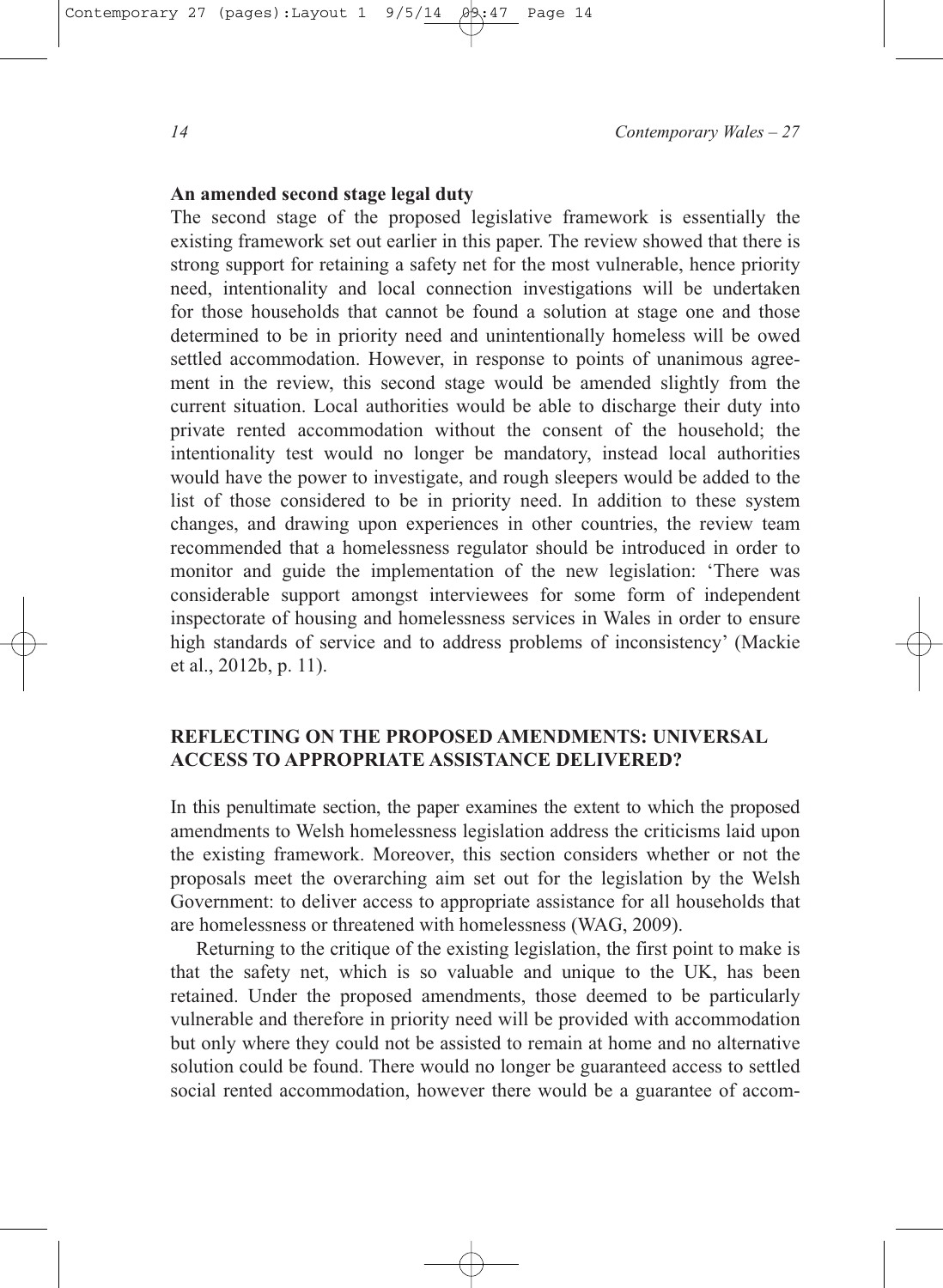modation that is at least equivalent to a standard six-month tenancy in the private rented sector – which is equal to the security available to the wider community searching for private rented accommodation in the Welsh housing market.

The existing legislation was described as selective and far from the universal access to assistance sought by the Welsh Government. The new first stage, which requires local authorities to take reasonable steps to assist all households without investigating priority need, intentionality or local connection, would ensure that at the point of seeking assistance all households are treated equally and a solution would be sought. This is a significant step forward in the fight for universal assistance. Moreover, the 'somewhere safe to stay' duty would ensure that all households are accommodated somewhere while assistance is provided – without a place to stay it would be exceptionally challenging for service providers to find the household and assist it meaningfully. Of course, the assistance provided at stage one will not result in all households being accommodated and those that are then determined not to be in priority need, or those that are intentionally homeless at stage two, will be left without accommodation. The proposed new system clearly falls short of ensuring homelessness is resolved for all households. For the legislation to ensure homelessness is resolved for all, the priority need and intentionality tests would need to be removed from the second stage of the legislation. Due to the resource implications of such changes, and the Welsh Government demands that legislative changes would need to be achieved at no additional cost, this commitment was not included in the proposed amendments. However, since 2012 priority need is no longer investigated in Scotland, a commitment that the Scottish Government worked towards from the turn of the century. Given achievements in Scotland, the abolition of priority need would be practicable in Wales if the Welsh Government were to prioritize and resource policy in this area. Unfortunately, it is well documented that resourcing and prioritizing such progressive changes is particularly difficult in austere times (Farnsworth and Irving, 2011) and it is unlikely that the changes in Scotland would have received support had the economic climate mirrored that of today.

Existing homelessness legislation in Wales was perceived to be highly inflexible, offering a single route through temporary accommodation and on to settled accommodation in the social rented sector, largely irrespective of household needs. The proposed changes to legislation will require local authorities to develop a suite of interventions and to consider with the household what is most likely to resolve its homelessness at stage one. This will lead to a vast cultural shift away from investigating and processing decisions,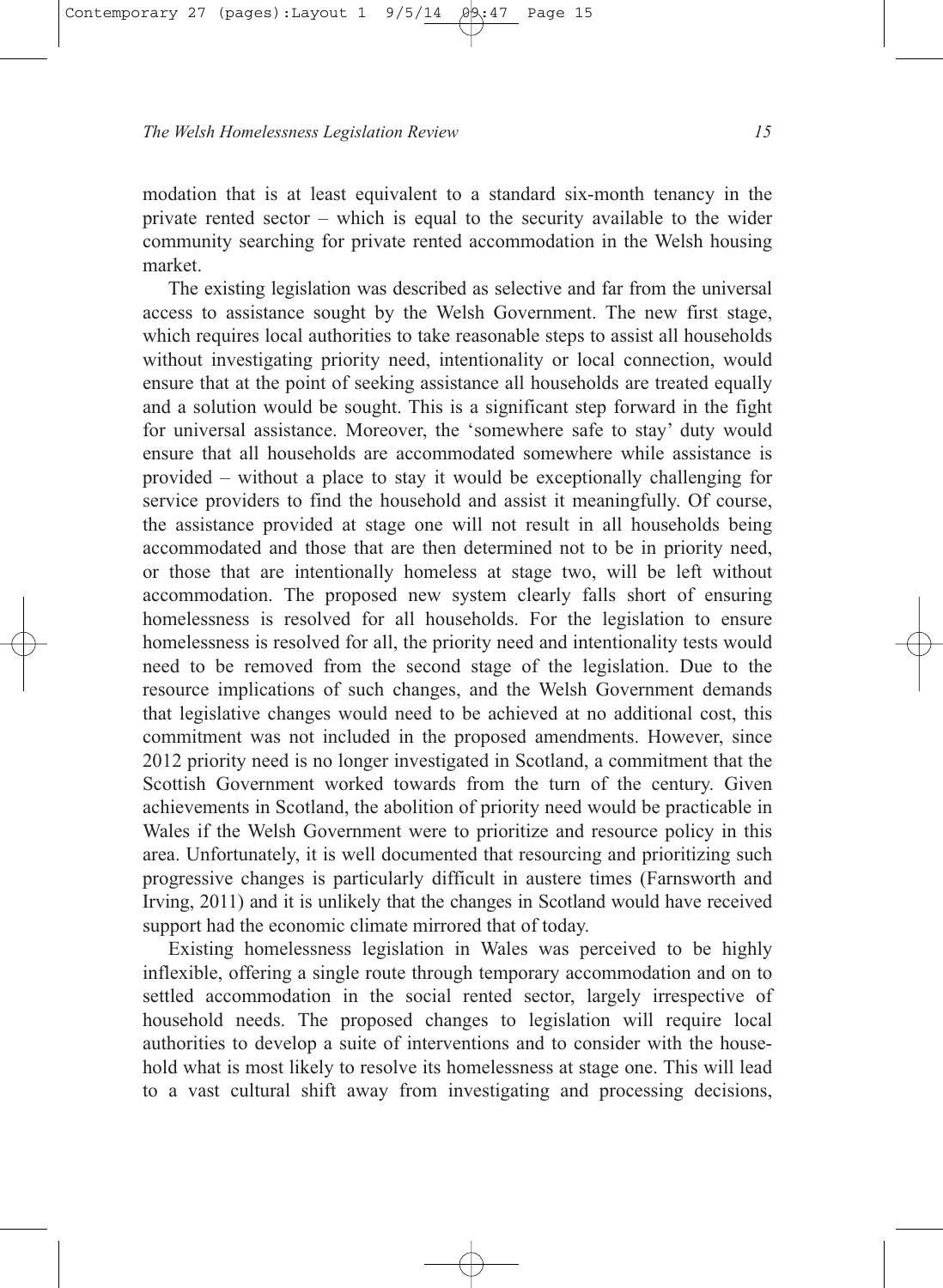towards problem solving and dialogue with the household. Greater flexibility will also be introduced at the second stage because local authorities will not be restricted to the social rented sector in discharging their duties to provide accommodation – the private rented sector will also be an option without the consent of the household.

The proposed amendments at least partly address concerns that the existing legislation is solely focussed on meeting housing needs rather than addressing other possible causes of homelessness. The amendments recognize that a loss of accommodation is often the manifestation of a wide range of interconnected individual and structural issues such as unemployment, money management, relationship breakdown, behavioural problems, health issues, or substance misuse. Under the proposed legislation it would be a requirement to assess the support needs of all households and an appropriate referral to support services would need to be made. While this is a significant development it does not require local authorities to provide or commission the support, hence referrals may not result in appropriate support being delivered. Once again, developments in Scotland offer a more progressive example, whereby the local authority is under a duty to make an assessment and provide support to homeless households. While resource limitations prohibit such development in Wales to some extent, it is also true that stakeholders in Wales were not particularly concerned with a duty to provide support and the international evidence did not point to good examples of the outcomes of such intervention.

There were significant concerns over the ambiguity of the role of homelessness prevention interventions within the context of the existing homelessness legislation and this paper can comprehensively conclude that the ambiguity would be removed under the proposed changes, as homelessness prevention and alleviation responsibilities would be introduced at the first stage. A second concern relating to homelessness prevention was the inconsistent manner in which it is implemented across Welsh local authorities. To some extent this will be addressed because local authorities would have a legal duty to take reasonable steps to prevent homelessness, however it is likely that inconsistency will still exist above a much higher minimum level of prevention. To address the remaining inconsistencies and, indeed, inconsistencies relating to the implementation of other elements of the legislation, it was recommended that a regulator should be introduced. Experiences in other countries such as France, Ireland and Scotland (Fitzpatrick et al., 2012) suggest that this will help to address the major inconsistencies that exist in homelessness services across Wales.

Returning to the fundamental aim for the Welsh homelessness legislation, as set out by the Welsh Assembly Government (2009), the proposed legislative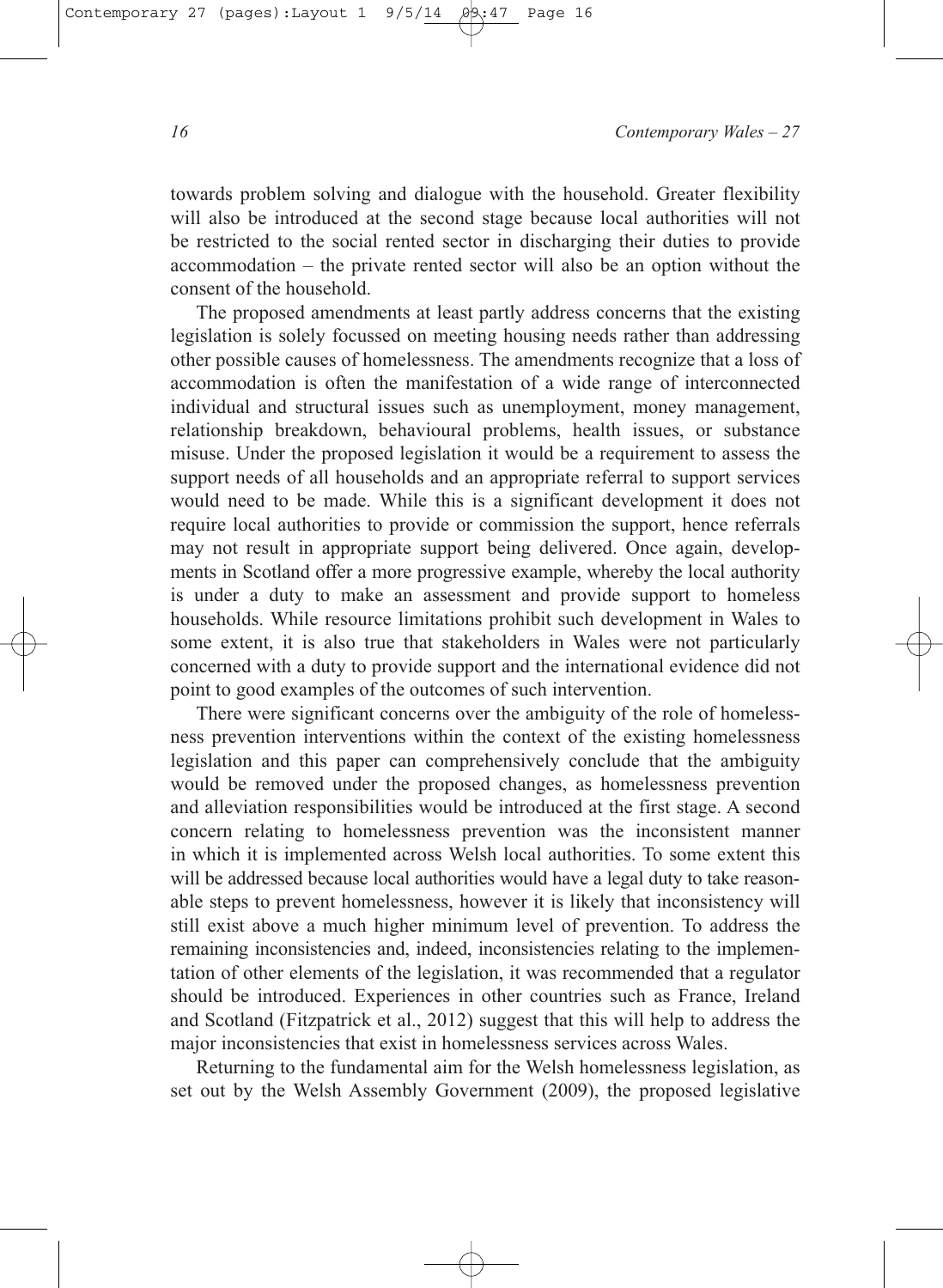changes would indeed deliver access to appropriate assistance for all households that are homeless or threatened with homelessness. People would seek assistance under the proposed system and they would be supported to find a solution that meets their needs, rather than labelling and processing them through an inflexible and selective system that excludes so many. Of course, no system is perfect; the proposals have significant limitations, most of which result from a lack of resources. Perhaps most significantly, retaining priority need at the second stage of the system is the greatest failing of the legislative review – a failing that is likely to result in many homeless households remaining in housing poverty. What is of greatest concern is that Wales, like many other developed world countries, will continue to permit households to remain homeless despite the fact the household has sought assistance.

## **CONCLUSION: THE WELSH GOVERNMENT RESPONSE TO PROPOSED LEGISLATIVE CHANGE – A DETRIMENTAL COMPROMISE**

In May 2012 the Welsh Government published the housing White Paper (WG, 2012b), which includes Government plans for developments in homelessness legislation. Since the White Paper was published further thought has been given to the legislation, largely as a result of consultation responses, an assessment of the impacts of the proposed legislative amendments (Mackie et al., 2012c), and advice from Government lawyers. Encouragingly, and perhaps most significantly, at the time of writing the Welsh Government was planning to introduce a new duty on local authorities to take reasonable steps to prevent and alleviate homelessness. All minor amendments set out in the homelessness review were also within Government plans for change, including: extending the definition of threatened with homelessness to fifty-six days, allowing local authorities to discharge their homelessness duty using private rented sector accommodation, changing the duty to test for intentionality to a power, and serious consideration was being given to the inclusion of rough sleepers as a priority need group. These developments would mark a significant step forward in Welsh homelessness legislation, however three significant compromises were being proposed.

First, the Welsh Government has indicated that households that seek assistance will be treated differently depending upon their homelessness status. If they are threatened with homelessness (i.e. they have accommodation but are at risk of losing it) then reasonable steps will be taken to prevent homelessness for all households, as recommended in the review. However, households that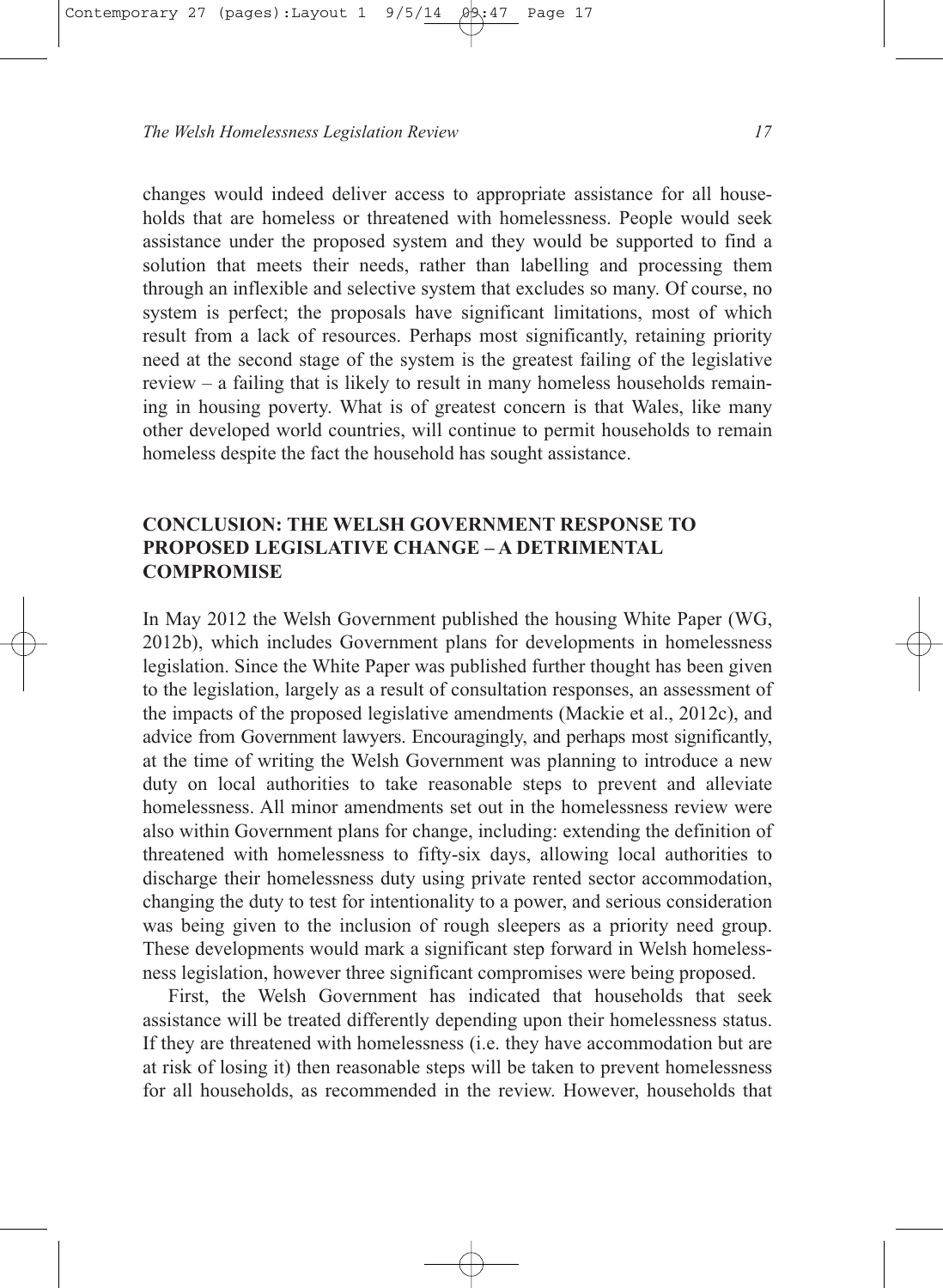are already homeless would be subject to priority need, intentionality and local connection tests. Reasonable steps would be taken to alleviate homelessness for all these households as recommended in the review, but the reintroduction of the priority need test would result in a renewed and detrimental focus on processing decisions and investigating perceived need, rather than focussing on solutions.

The reason for reintroducing priority need, intentionality and local connection tests was primarily to enable local authorities to restrict the provision of temporary accommodation to those in priority need only. The Welsh Government indicated that those not in priority need would receive no temporary accommodation, making it more challenging to work with the household and find a solution. This compromise appears to be in response to concerns over resource implications and the potential unintended consequence the review proposals might have in incentivizing homeless households from England to apply for assistance in Wales. The third major compromise is the lack of commitment to introducing a regulator for homelessness services. Currently, individual households can challenge local authority decisions through the courts, with assistance mostly funded by legal aid and generally provided by Shelter Cymru.<sup>4</sup> Significantly, this opportunity to challenge local authority decisions will be extended to include homelessness prevention duties. However the evidence in the review demonstrates that failing to monitor and regulate services at local authority and national level will potentially result in major inconsistencies in service delivery, and therefore the needs of households will not be met universally across Wales. In addition to these three major compromises, at the time of writing there was no apparent commitment to the new duty to undertake a support needs assessment. Without this important duty the legislation is less likely to succeed in addressing potential problems that might have caused homelessness, therefore increasing the likelihood households will become homeless again.

There exists a once-in-a-generation opportunity to make an unquantifiable positive impact on the lives of thousands of homeless people in Wales. The Welsh Government  $\left|\xi\right|$  out to improve homelessness legislation in Wales, in line with an ideological commitment to universal, rights-based services. However, it appears that fears of austerity, and the unknown impacts of change, are likely to dilute ambitions for universal access to appropriate assistance for homeless people in Wales.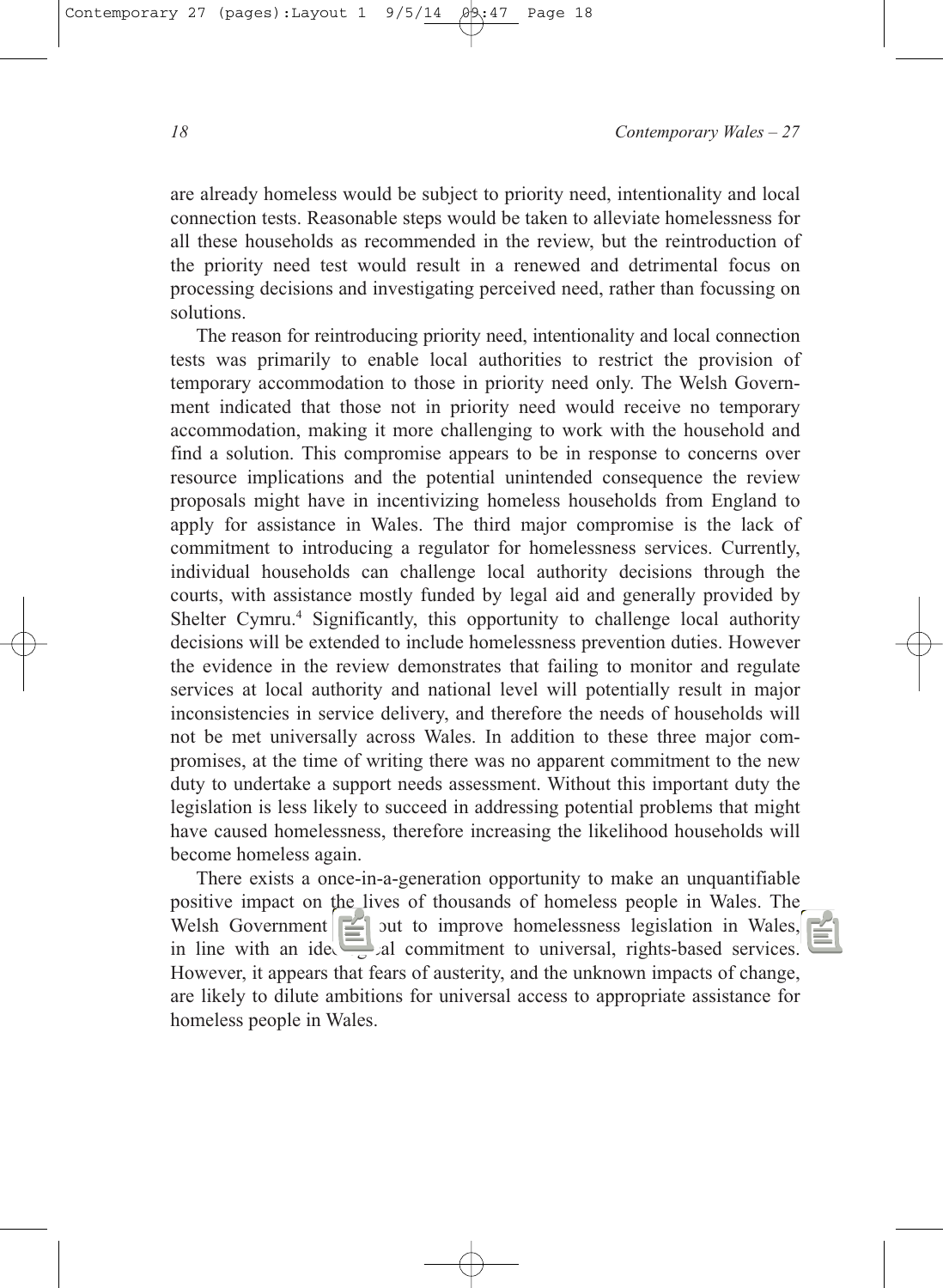## **NOTES**

- <sup>1</sup> Key informant interview 2011.
- <sup>2</sup> Key informant interview 2012.
- <sup>3</sup> Key informant interview 2012.
- <sup>4</sup> Shelter Cymru is a third sector organisation that provides independent specialist advice and legal advocacy for anyone with housing problems in Wales. See *http:// www.sheltercymru.org.uk/about-us/*

#### **REFERENCES**

- Anderson, I. and Christian, A. (2003). 'Causes of homelessness in the UK: a dynamic analysis', *Journal of Community and Applied Social Psychology*, 13, 105–18.
- Arden, A., Orme, E. and Vanhegan, T. (2012). *Homelessness and Allocations*, London: Legal Action Group.
- Clapham, D. (2003). 'Pathways approach to homelessness research', *Journal of Community and Applied Social Psychology*, 13, 119–27.
- Crane, M., Warnes, A. M. and Fu, R. (2006). 'Developing homelessness prevention practice: combining research evidence and professional knowledge', *Health and Social Care in the Community*, 14, 2, 156–66.
- Dwyer, P. and Somerville, P. (2011). 'Introduction: themed section on exploring multiple exclusion homelessness', *Social Policy and Society*, 10, 4, 495–500.
- Farnsworth, K. and Irving, Z. (eds) (2011). *Social Policy in Challenging Times: Economic Crisis and Welfare Systems*, Bristol: Policy Press.
- FEANTSA (2010). *Ending Homelessness: A Handbook for Policy Makers*, Brussels: FEANTSA.
- Fitzpatrick, S. (2005). 'Explaining homelessness: a critical realist perspective', *Housing, Theory and Society*, 22, 1, 1–17.
- Fitzpatrick, S. and Pleace, N. (2012). 'The statutory homelessness system in England: a fair and effective rights-based model?', *Housing Studies*, 27, 2, 232–51.
- Fitzpatrick, S., Kemp, P. and Klinker, S. (2000). *Single Homelessness: An Overview of Research in Britain*, Bristol: Policy Press.
- Fitzpatrick, S., Johnsen, S. and White, M. (2011). 'Multiple exclusion homelessness in the UK: key patterns and intersections', *Social Policy and Society*, 10, 4, 501–12.
- Fitzpatrick, S., Johnsen, S. and Watts, B. (2012). *International homelessness policy review: a report to inform the review of homelessness legislation in Wales*, Cardiff: Welsh Government.
- Fitzpatrick, S., Pawson, H., Bramley, G., Wilcox, S. and Watts, B. (2013). *The Homelessness Monitor: Wales 2012*, London: Crisis.
- Luba, J. and Davies, L. (2012). *Housing Allocation and Homelessness: Law and Practice*, Bristol: Jordan Publishing.
- Mackie, P. (2012). 'Youth homelessness policy in Wales: improving housing rights and addressing geographical wrongs', in Horton, J., Kraftl, P. and Tucker, F. (eds), *Critical*